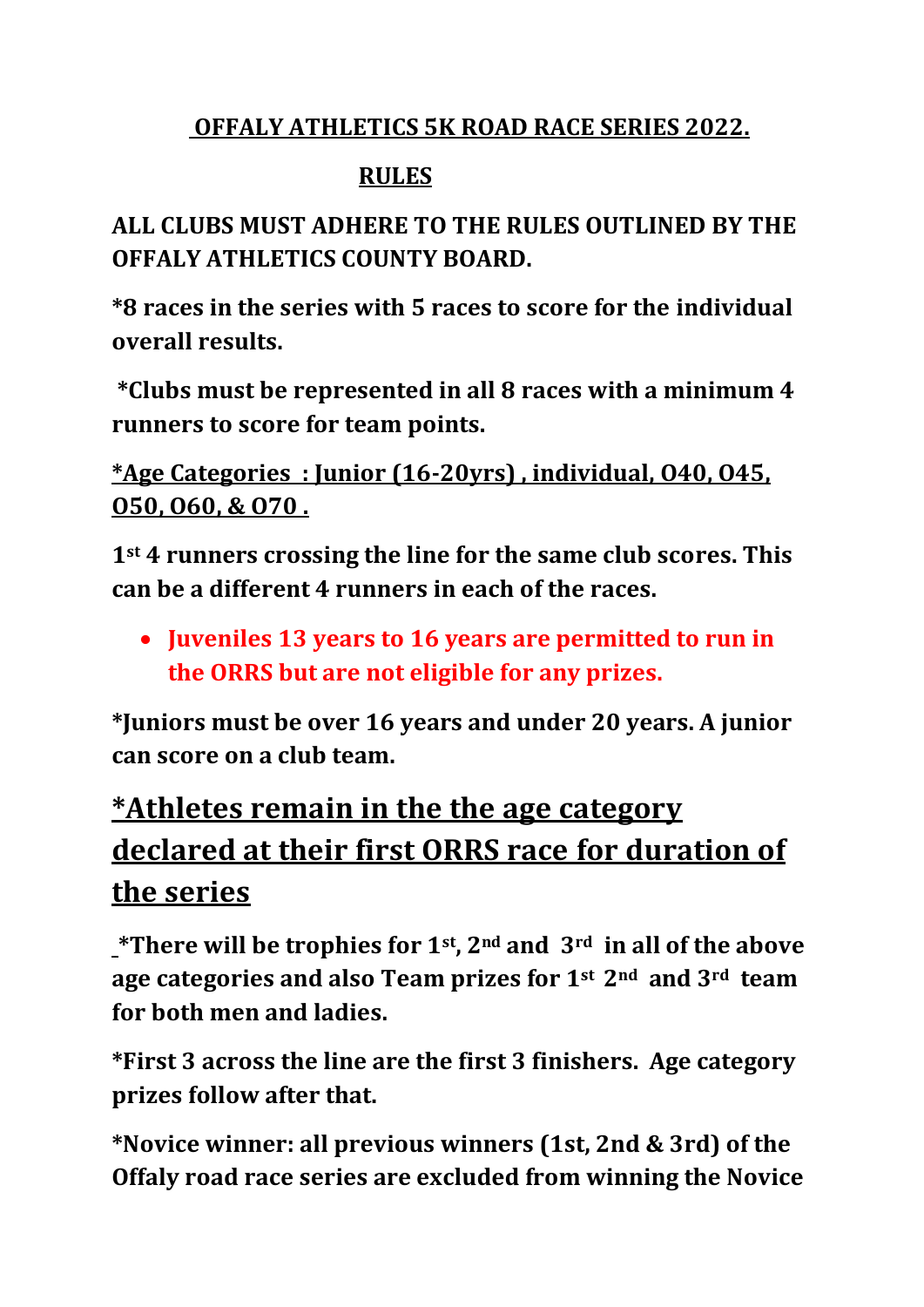**Prize. The winner of the Novice for both male and female will be excluded from winning the novice again.**

**\*Points system will be used to calculate the individual and team winners. For example; a runner comes 1st in all 5 races he or she will receive 5 points. If a runner runs all 8 races, his/her 5 best results are used.**

 **In the event of a draw in any of the results - the "Count Back" system will be used to decide the final result as per AAI Rules.**

**\*WINNERS OF SERIES TROPHIES MUST BE REGISTERED WITH AN ATHLETIC CLUB IN OFFALY AT THE START OF THE SERIES\***

**\*\*PLEASE ENSURE ALL PARTICIPATING CLUB MEMBERS ARE REGISTERED WITH CLUB AND AAI \*\***

**\*If not registered they will not contribute to club and individual point scoring.**

**\*\*FOR THE TEAM PRIZES ONLY\*\* - CLUBS ARE RANKED INTO DIVISION 1 and DIVISION 2. Therefore there will be 1st 2nd and 3rd team trophies in both divisions. The divisions are selected based on the final team placings from the 2019 results.** 

## **Offaly Athletics 5k Series Team Divisions**

# **Ladies Division 1**

Birr Ac

Ballyskenach Ac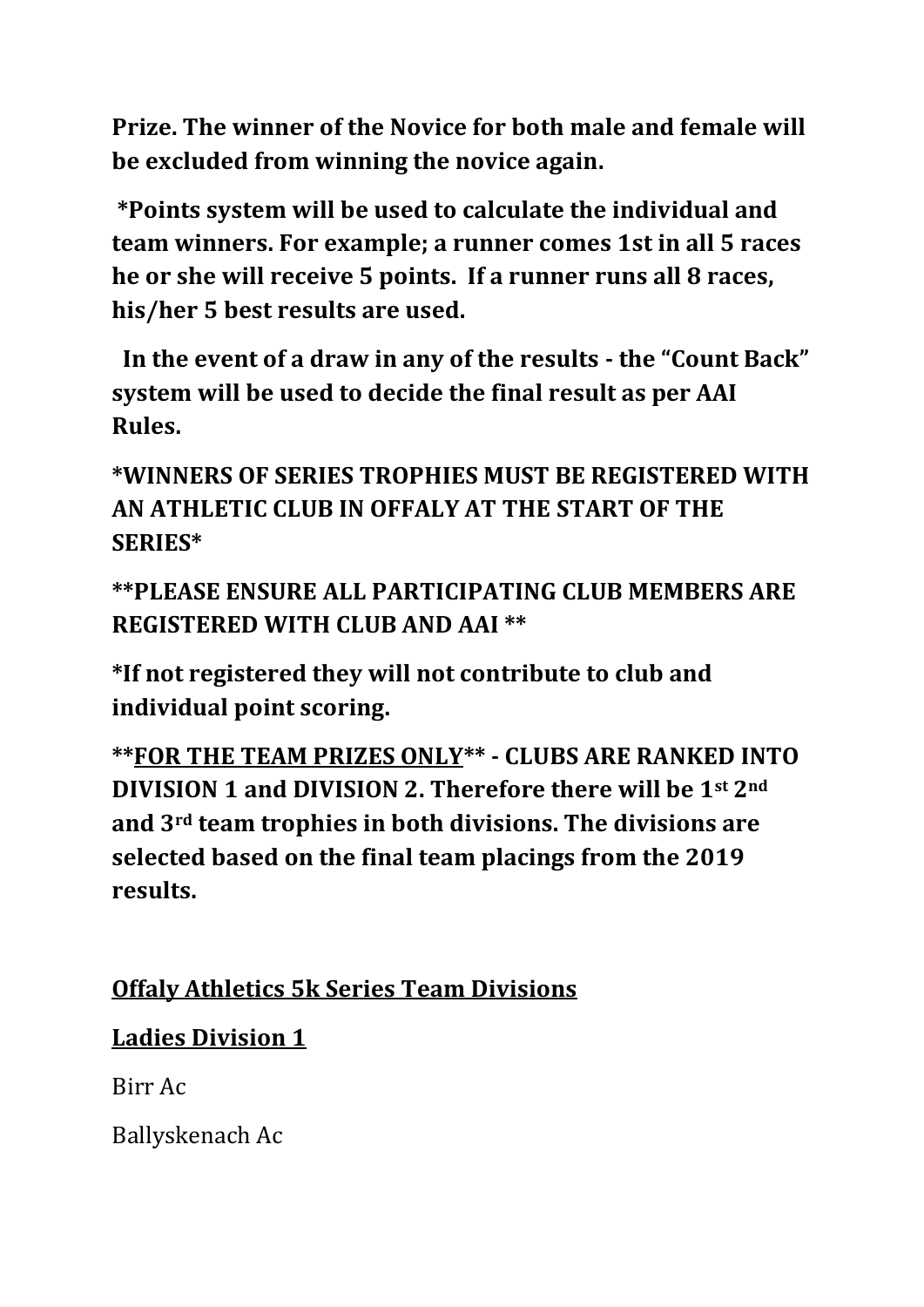Ferbane AC

Naomh Mhuire Ac

Tullamore Harriers AC

#### **Ladies Division 2**

Banagher Ac

Clara Ac

Edenderry Ac

Kilcormac Killoughy Ac

Naomh Ciaran Ac

Rhode Ac

#### **Men Division 1**

Birr Ac

Clara Ac

Ferbane Ac

Naomh Mhuire Ac

Tullamore Harriers Ac

#### **Men Division 2**

Banagher Ac

Ballyskenach Ac

Edenderry Ac

Kilcormac Killoughy Ac

Rhode Ac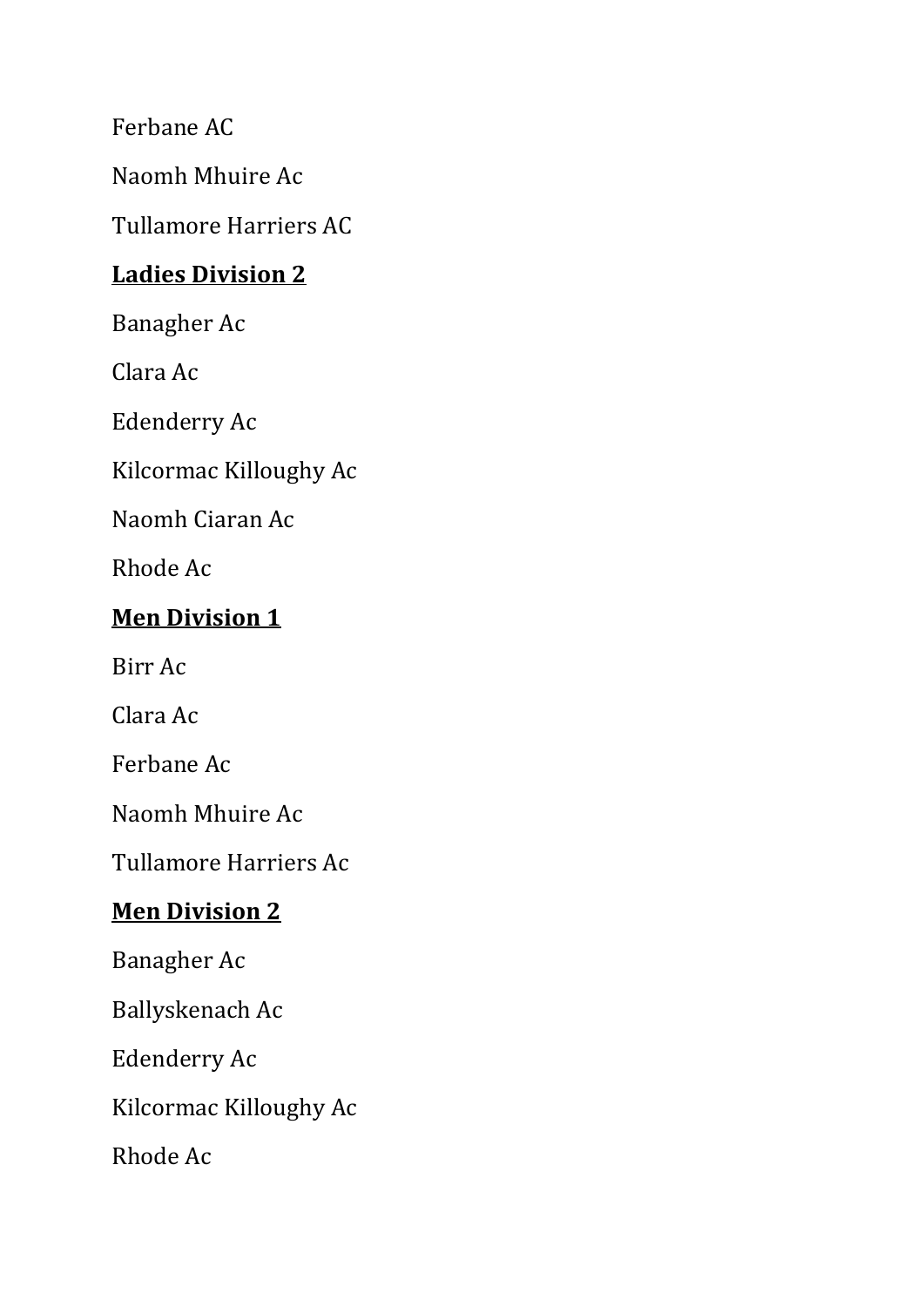Naomh Ciaran Ac

**• Cash prizes for individual races:**

**st Junior €30**

**st Finisher €100**

**nd Finisher €70**

**rd Finisher €50**

- **st O40 €50**
- **st O45 €50**
- **st O50 €50**
- **st O60 €50**
- **st O70 €50.**
- **Entry fee: €5 junior & Senior/Master €10.**

**List of races in the 2022 Offaly 5k Road Race Series.**

**th March - Tullamore Harriers AC**

**th April – Banagher Ac**

**th May – Ferbane AC**

**th May- Ballyskenach AC**

**th June – Naomh Mhuire AC**

**th June - Clara AC**

**nd July – Rhode Ac**

**th July – Birr AC**